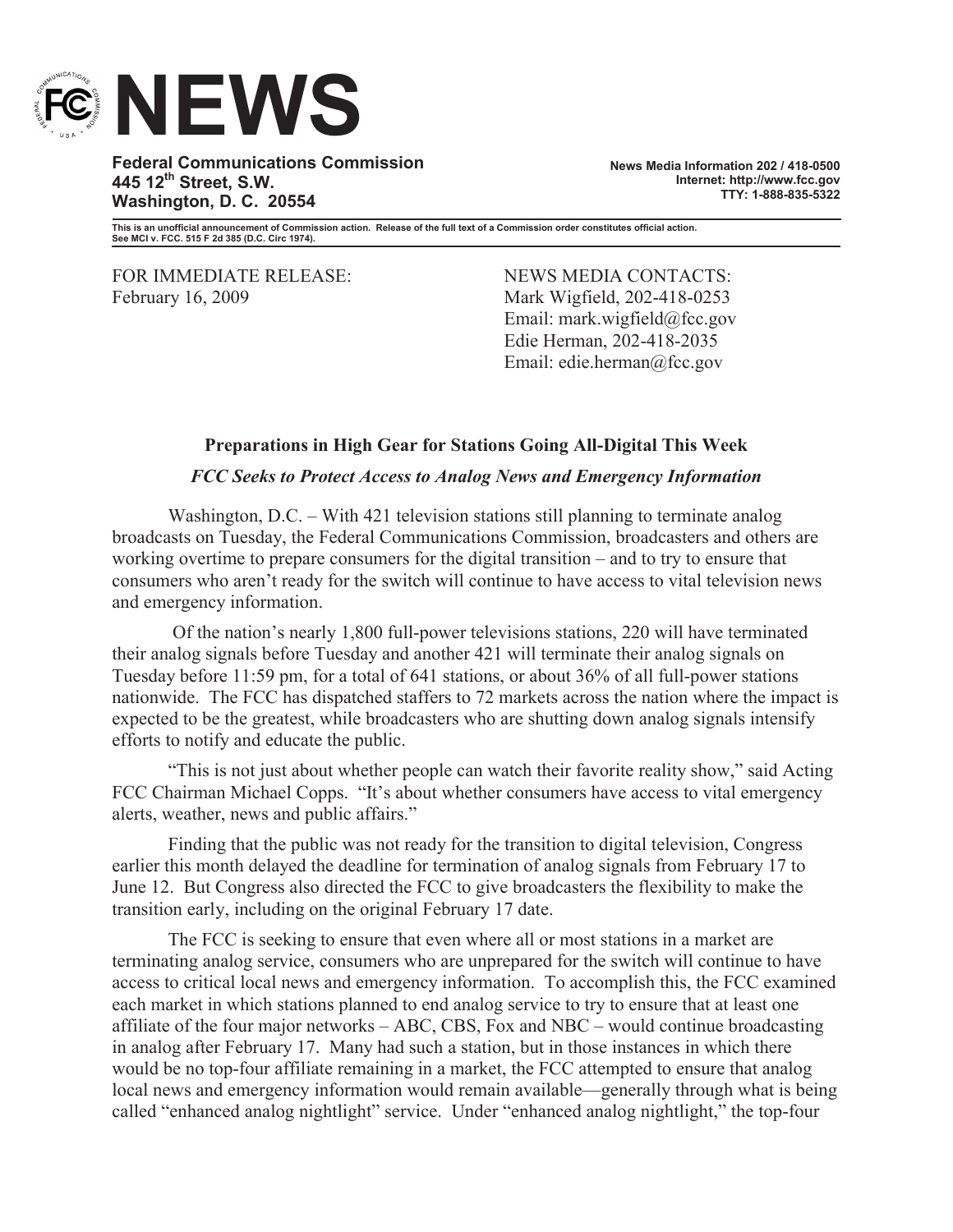affiliates must keep at least one analog signal on the air to provide programming that includes, at a minimum, local news and emergency information.

"We are trying to make the best of a difficult situation," Copps said. "While this staggered transition is confusing and disruptive for some consumers, the confusion and disruption would have been far worse had we gone ahead with a nationwide transition on Tuesday."

"Remember where we were little more than a week ago," Copps explained. "We potentially had all 1,800 full-power stations seeking to terminate analog service on February 17. Then the major network owned-and-operated stations, along with some of the major group owners, stepped up and declared that they would keep their analog signals on the air. Those decisions undoubtedly had a restraining effect on the other stations in their markets. Of the stations that told us they still planned to terminate on February 17, we identified 106 stations in 41 markets as being particularly problematic. Within the last few days, 43 of those stations reconsidered their decision and will stay on the air with analog service. That reduced the number of problematic markets from 41 to 20. With respect to those remaining markets, we have attempted to ensure that analog viewers continue to have access to local news and vital emergency information. I recount these numbers not to minimize the potential consumer disruption that is about to occur, but to recognize that the scope is far less than it might have been"

While FCC staffers have conducted DTV outreach in every television market in the country, this week they will specifically target 72 markets where one or more of the top-four network affiliates are dropping analog broadcasts. In the coming days, staff will visit stores in those key markets to assess the availability of digital converter boxes, distribute key "how to" information for consumers making the switch, and assist in DTV walk-in centers where consumers can get hands-on transition assistance. Outreach continues to be targeted to consumers most at risk: senior citizens, low income families, people living in rural and tribal areas, non-English speakers, and the disabled.

The FCC has also boosted staffing in consumer call centers, providing 2,506 information specialists to answer consumer questions about the transition and an additional 1,759 agents through industry partners. All calls will be routed through a single number, 1-888-CALLFCC, and agents will have the ability to refer callers to local contacts for information regarding particular reception issues.

The Commission has also provided new web resources to help consumers address digital reception problems. Information and a DTV reception map that allow consumers to check reception at their own homes are available at http://www.dtv.gov/fixreception.html.

Broadcasters continue to have the most critical role in educating their viewers about the transition. In addition to extensive on-air efforts, many local stations have engineers and employees devoting significant time to helping individual viewers resolve their transition problems.

"We applaud broadcasters who have worked with us—and who have worked together as we scramble to best serve the public under this new law," Copps added. "We also applaud broadcasters who are continuing to provide analog service through June 12, which is the surest way to make sure that viewers have time to prepare. And we applaud our FCC volunteers who have had to be away from their homes and families for extended periods in order to make this transition as smooth as possible for their fellow citizens," Copps said.